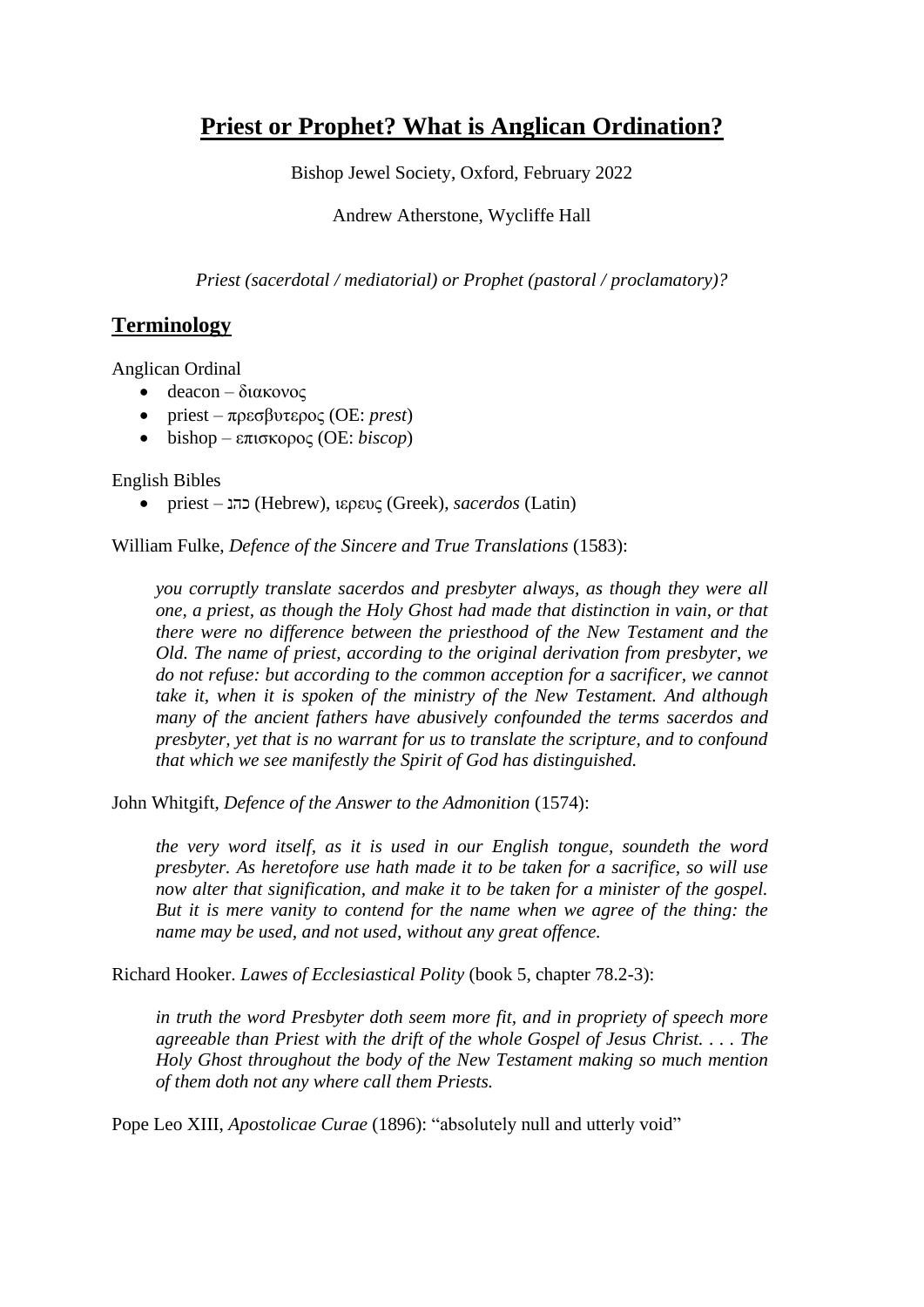#### **Case Study 1: Confession and Absolution**

Exhortation before Holy Communion, 1549 Prayer Book:

*And if there be any of you whose conscience is troubled and grieved in anything, lacking comfort or counsel, let him come to me, or to some other discreet and learned priest taught in the law of God, and confess and open his sin and grief secretly, that he may receive such ghostly counsel, advice, and comfort, that his conscience may be relieved, and that of us (as of the ministers of God and of the church) he may receive comfort and absolution, to the satisfaction of his mind and the avoiding of all scruple and doubtfulness. Requiring such as shall be satisfied with a general confession, not to be offended with them that do use, to their further satisfying, the auricular and secret confession to the priest. Nor those also which think needful or convenient for the quietness of their own consciences particularly to open their sins to the priest, to be offended with them that are satisfied with their humble confession to God and the general confession to the church. But in all things to follow and keep the rule of charity, and every man to be satisfied with his own conscience, not judging other men's minds or consciences; whereas he hath no warrant of God's word to the same.*

Exhortation before Holy Communion, 1662 Prayer Book (similar 1552):

*And because it is requisite, that no man should come to the holy Communion, but with a full trust in God's mercy, and with a quiet conscience; therefore if there be any of you, who by this means [self-examination, confession to God, reconciliation with neighbours] cannot quiet his own conscience herein, but requireth further comfort or counsel, let him come to me, or to some other discreet and learned Minister of God's Word, and open his grief; that by the ministry of God's holy Word he may receive the benefit of absolution, together with ghostly counsel and advice, to the quieting of his conscience, and avoiding of all scruple and doubtfulness.*

J. C. Ryle, *Knots Untied* (1874):

*Once more I repeat my warning. No priest but Christ! No confessor but Christ! No absolver but Christ! No habitual private submission or bowing down in religion to anyone but Christ! No spiritual director but Christ! No putting of our conscience in the power of anyone but Christ!*

*Where is the sense or reason of going to an earthly confessor, so long as we can have the best of all priests – the commissioned and appointed Priest, the perfect mediator between God and man, the Man Christ Jesus! When His ear is deaf, and His heart is cold; when His hand is feeble, and His power to heal is exhausted; when the treasure-house of His sympathy is empty, and His love and goodwill have become cold – then, and not till then, it will be time to turn to earthly priests and earthly confessionals. Thank God, that time is not yet come!*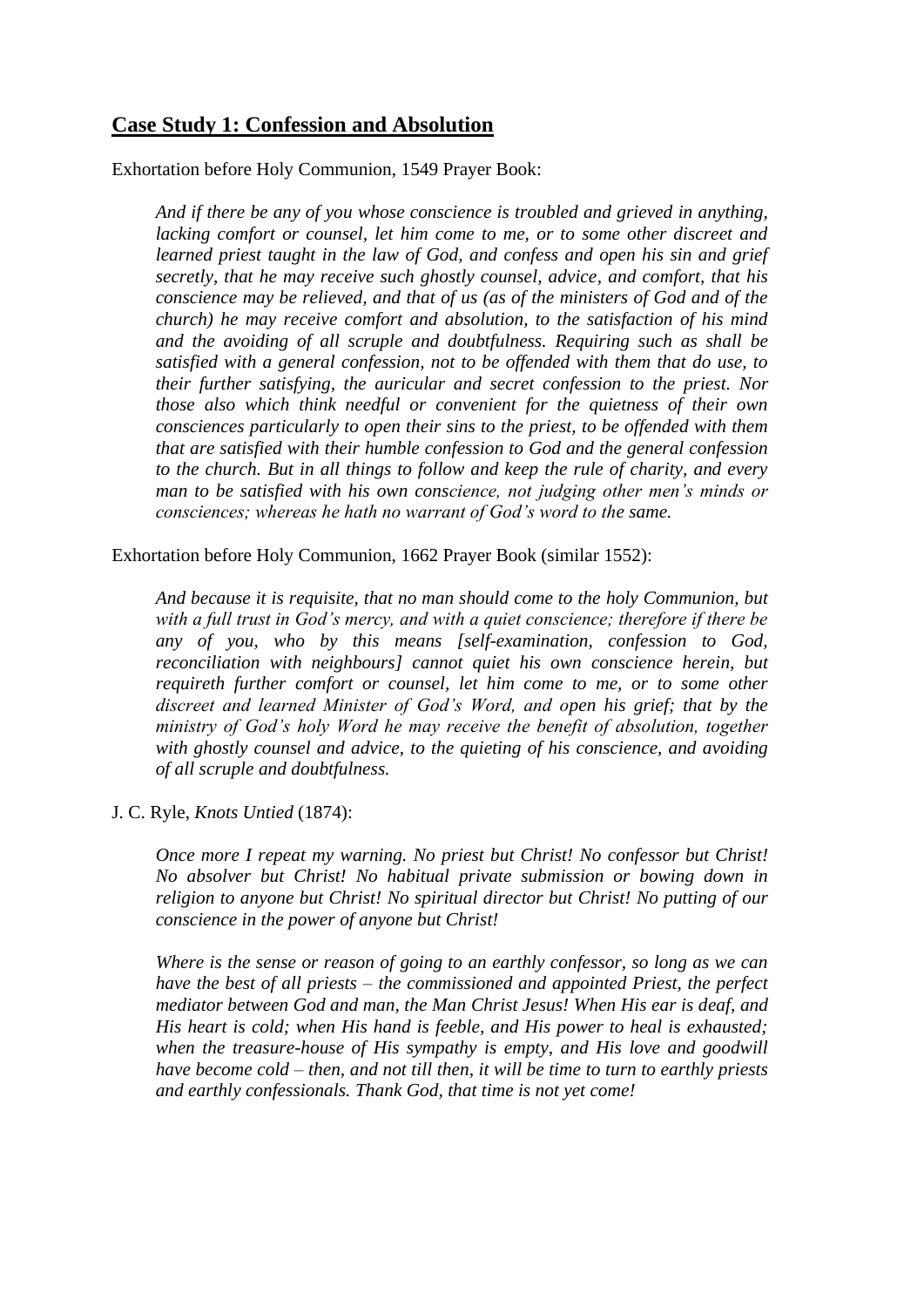## **Case Study 2: Holy Communion**

J. C. Ryle, *Why Were Our Reformers Burned?* (1867):

- *1. You spoil the blessed doctrine of Christ's finished work when he died on the cross. A sacrifice that needs to be repeated is not a perfect and complete thing.*
- *2. You spoil the priestly office of Christ. If there are priests that can offer an acceptable sacrifice to God besides him, the great High Priest is robbed of his glory.*
- *3. You spoil the scriptural doctrine of the Christian ministry. You exalt sinful men into the position of mediators between God and man.*

Popular terminology:

- host *hostia*, sacrificial victim
- oblation *oblatio*, offering
- anaphora άναφερω, to offer up a sacrifice

Roman Missal (new English translation 2011), Eucharistic Prayer I:

*accept and bless these gifts, these offerings, these holy and unblemished sacrifices, which we offer you …*

*we, your servants and your holy people, offer to your glorious majesty, from the gifts that you have given us, this pure victim, this holy victim, this spotless victim, the holy Bread of eternal life and the Chalice of everlasting salvation. Be pleased to look upon these offerings with a serene and kindly countenance, and to accept them …*

Reformation symbolism

- Tables not altars
- No eucharistic vestments
- No ritual ablutions
- No sacrificial orientation

Nicholas Ridley, 1550:

*For the use of an altar is to make sacrifice upon it; the use of a table is to serve for men to eat upon. Now, when we come unto the Lord's board, what do we come for? To sacrifice Christ again, and to crucify him again, or to feed upon him that was once only crucified and offered up for us? If we come to feed upon him, spiritually to eat his body, and spiritually to drink his blood (which is the true use of the Lord's Supper), then no man can deny but the form of a table is more meet for the Lord's board, than the form of an altar*.